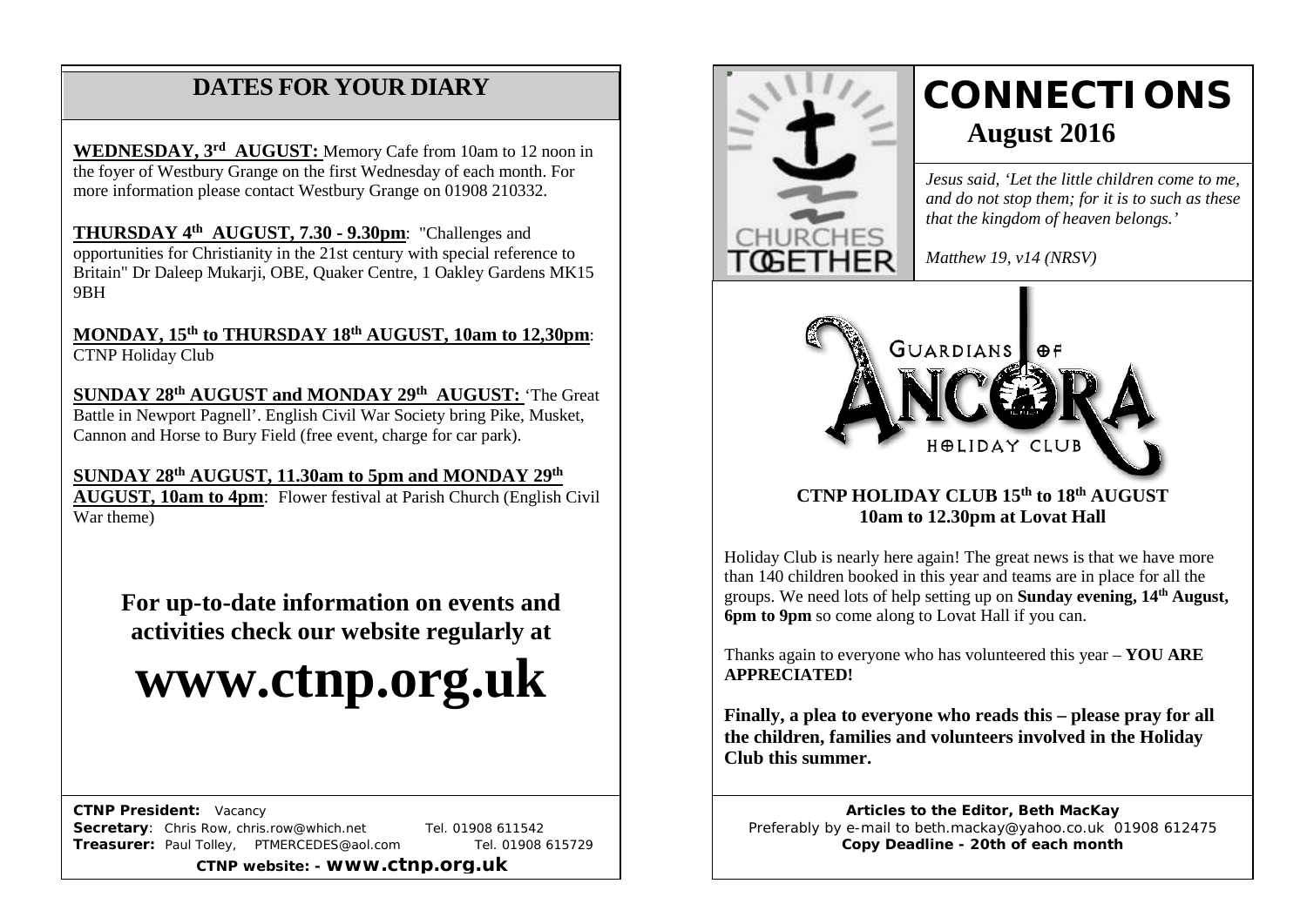#### LETTER FROM A MINISTER

As I write this letter, there is a theme of uncertainty dominating the news stories and the media seems to be full of questions: Who will be the next leaders of the Labour and Conservative parties? Who will be the next manager of the England Football team? And perhaps the biggest question of them all, what will happen to the country following the vote to leave the European Union? Some things, however, do not seem to change: terror attacks and violence continue to make the headlines, rain continues to interrupt the play at Wimbledon and England's football team fails again in a major tournament.

This time of year is a time of change for many. Children finish the Summer term and in September will move to new classes or new schools or universities. Older children may have graduated from university and now, hopefully, face the step into employment. For others, the change is something they look forward to with great anticipation – the change of scene as they take their Summer holiday and perhaps visit places they have never been to before or return to a favourite resort to recharge their batteries.

Change is often unsettling, whether this is a change in employment, home or personal circumstances and the prospect of facing these changes can cause us to be worried or nervous. Even the change of scene brought about by a holiday can generate some worries – will we travel safely and without incident or will our luggage get mislaid or our flights be delayed or cancelled because of circumstances beyond our control?

It is reassuring to know that some things do not change and for me the most important thing for me that does not change is the love of God. The love of God is unending, unchanging and unconditional.

If you are going on holiday, I hope that you will have an enjoyable break and be able to return safely, refreshed and reinvigorated.

*Deacon Jon Walls, St Bede's*

#### **FUN, GAMES and TEA PARTIES!**

Now that Summer is here, don't forget that CTNP giant games can be borrowed by churches for their events free of charge. (Giant snakes and ladders, Connect 4, Jenga)

Church members can also borrow the games for a small donation to CTNP. Please contact Linda or Geoff Morris 01908 617050.

Thanks to the kind people who supported the Lakes Lane open gardens this year. A massive £2001 was raised for the Eclipse counselling centre. 12 gardens were open this year and extra money came in from a raffle, refreshments, face painting etc. A fantastic community effort!

Linda Morris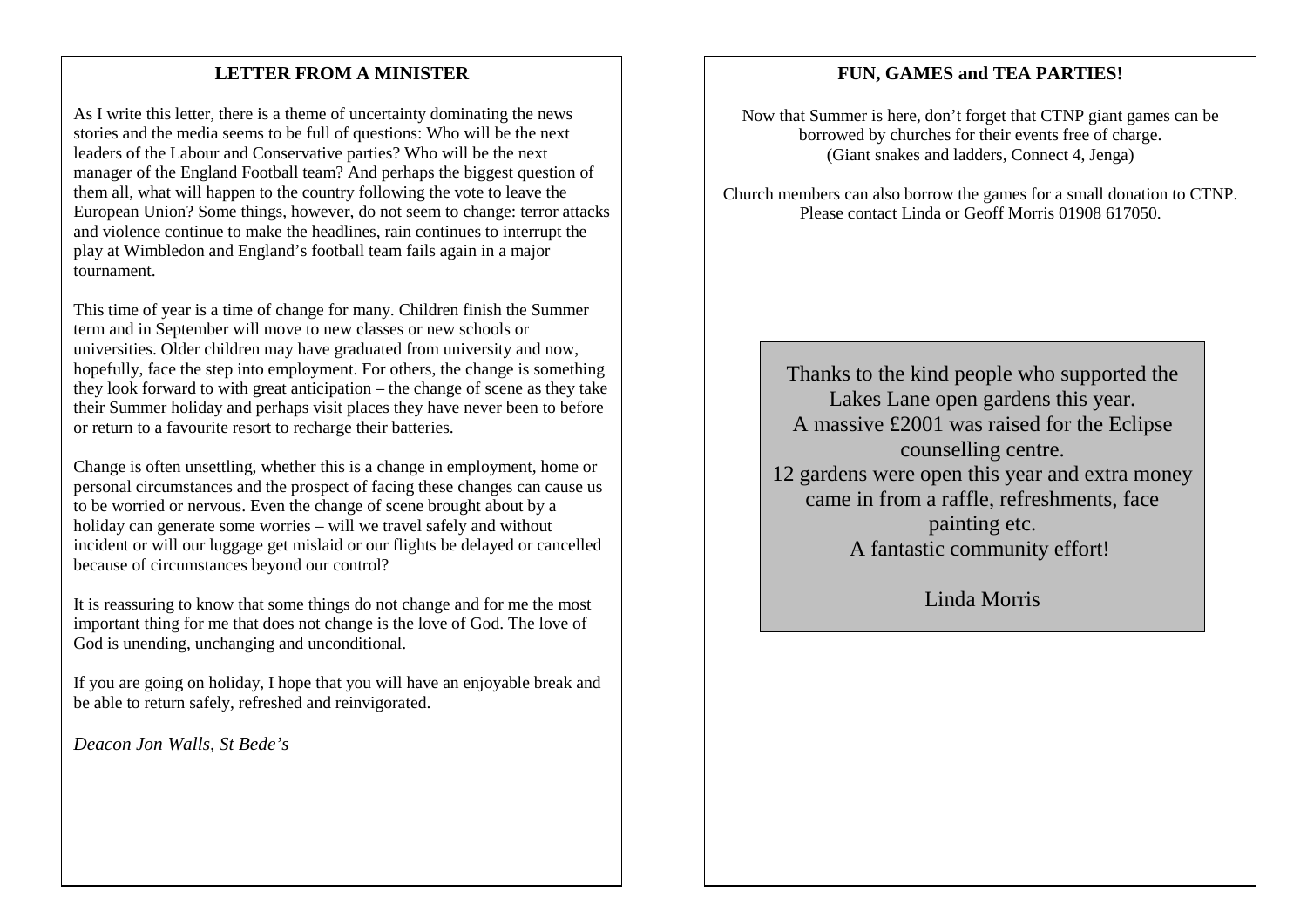#### **SYRIAN REFUGEES**

Three Syrian refugee families are arriving in Milton Keynes soon. The Refugees Welcome group is working hard with MK Council and the Red Cross to support them as they arrive, and they will come with very little.

**They urgently need donations of furniture and household items.** The Church of Christ the Cornerstone has made it possible to take donations of money so that items can be purchased directly.

For more information see **[www.citizensmk.org.uk/campaigns/refugees](http://www.citizensmk.org.uk/campaigns/refugees-welcome/support/furnishings)[welcome/support/furnishings](http://www.citizensmk.org.uk/campaigns/refugees-welcome/support/furnishings)**

### **PILGRIMAGE TO THE HOLY LAND 13th – 22nd March 2017**

-------------------------------------------------------------------------------------

Led by Peter Ballantine. Staying very near the walls of Jerusalem and on the shore of the Sea of Galilee.

More details from Peter on **[pballarev@yahoo.com](mailto:pballarev@yahoo.com)** or phone 07876 797507.

# COMPASS

## **Autumn 2016**

Details of our coMPass courses for the Autumn Term are now available. This term we are offering 4 courses:

- **Getting to Grips with Paul** *Tuesday evenings at Christ the Vine, Coffee Hall*
- **Mission Shaped Intro** *This course will be run twice, once before the October half term holiday – Wednesday evenings at Christ Church, Stantonbury (Sept – Oct) – and again after – Monday evenings at Holy Cross, Two Mile Ash (end Oct – Dec)*
- **Feminist Perspectives on Theology: Looking at our faith through a different lens** – *Thursday evenings at Christ the Cornerstone, Central MK*

More information can be found in the coMPass leaflet on our website - **www.missionpartnership.org.uk/compass/**. Bursaries are available on application – money has been set aside for this, so do ask.

*Note: the first of the Mission Shaped Intro courses starts on 14th September, which is earlier than our coMPass courses usually start in the Autumn.* Applications have already started coming in so do let us know ASAP if you wish to attend to secure your place.